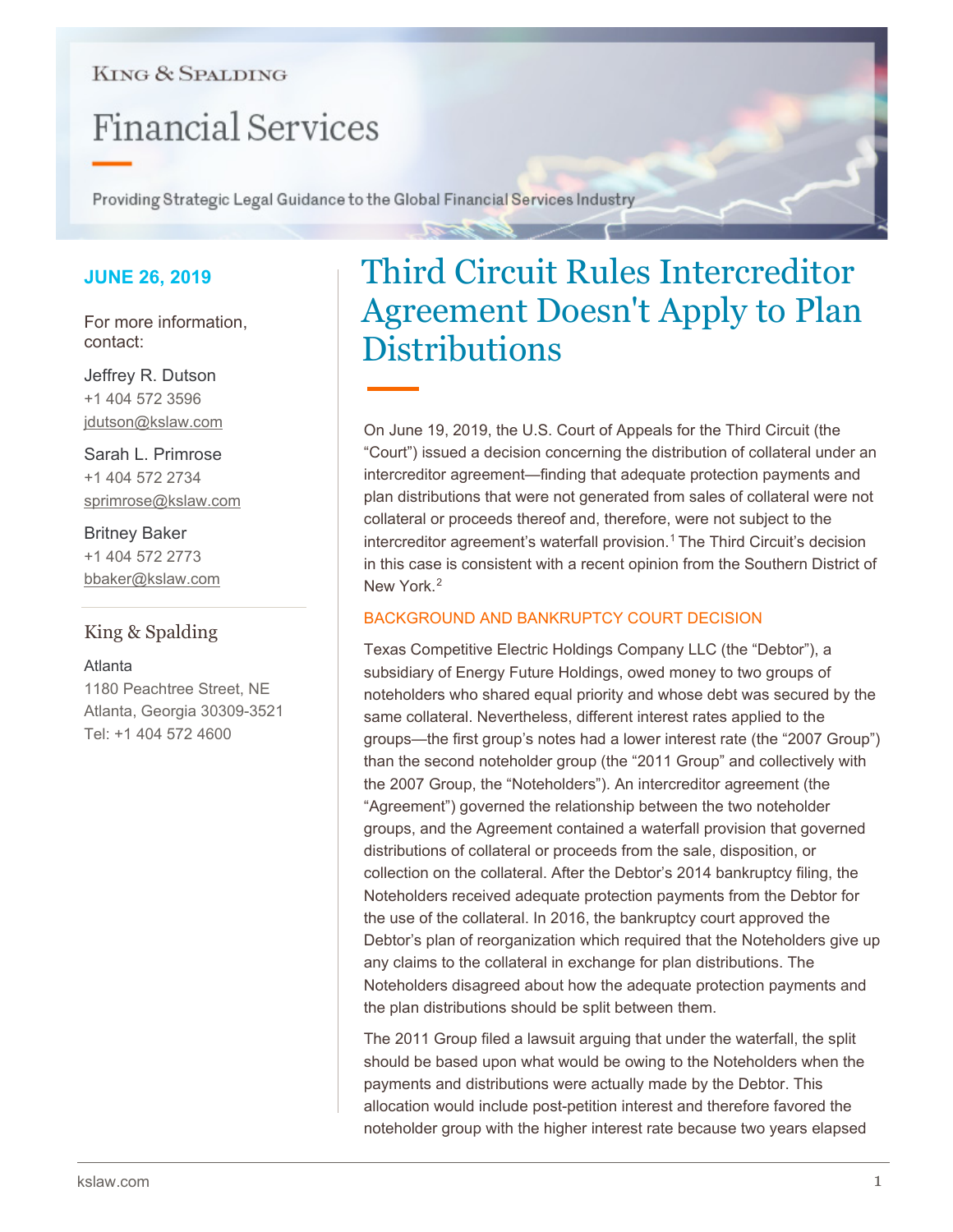#### CLIENT ALERT



between the filing and the plan distributions. The 2007 Group argued that each noteholder group's share of the payments and distribution should be based upon the amounts they were owed when the bankruptcy case was filed because, as under-secured creditors, the noteholder groups were not entitled to post-petition interest. The bankruptcy court agreed with the 2007 Group—finding that the waterfall provision in the Agreement was inapplicable and therefore the allocation of proceeds should be based upon the relative claim amounts as of the commencement of the bankruptcy case. The district court affirmed.

#### DECISION ON APPEAL

On appeal, the Third Circuit affirmed the district court and held that because the waterfall provision did not apply, the allocation should be made based upon the claim amounts as of the bankruptcy filing. This conclusion rests on the Court's view that the payments and distributions under the plan did not constitute collateral or proceeds and therefore the Agreement's waterfall provision was not implicated.

The Court stated that "a payment of collateral reduces the amount of money owed on a debt."<sup>[3](#page-2-2)</sup> Here, the adequate protection payments were made in exchange for the Debtor's use of the collateral rather than to reduce the debt. Additionally, the distributions were made from assets that were not subject to the Noteholders' liens. Thus, neither the payments nor the distributions constituted collateral. Further, the restructuring that resulted in the payments and distributions "was not part of a remedy implemented by the collateral agent" and therefore, based on the language in the Agreement, there was an additional basis not to apply the waterfall provision at issue.<sup>[4](#page-2-3)</sup>

#### **CONCLUSION**

Notwithstanding the favorable result for the 2007 Group, an intercreditor agreement could be more precisely drafted to achieve the opposite result by expressly stating that the waterfall provision applies to distributions made by a chapter 11 debtor. It should also be noted that the Court's decision is nonprecedential and as such, is not binding on later Third Circuit panels. Nevertheless, the opinion is an important reminder about the need to draft intercreditor agreements carefully.

#### **ABOUT KING & SPALDING**

Celebrating more than 130 years of service, King & Spalding is an international law firm that represents a broad array of clients, including half of the Fortune Global 100, with 1,100 lawyers in 20 offices in the United States, Europe, the Middle East and Asia. The firm has handled matters in over 160 countries on six continents and is consistently recognized for the results it obtains, uncompromising commitment to quality, and dedication to understanding the business and culture of its clients.

This alert provides a general summary of recent legal developments. It is not intended to be and should not be relied upon as legal advice. In some jurisdictions, this may be considered "Attorney Advertising."

| ABU DHABI        | CHICAGO          | HOUSTON     | NEW YORK             | <b>SILICON VALLEY</b> |
|------------------|------------------|-------------|----------------------|-----------------------|
| ATLANTA          | DUBAI            | LONDON      | <b>PARIS</b>         | SINGAPORE             |
| <b>AUSTIN</b>    | <b>FRANKFURT</b> | LOS ANGELES | <b>RIYADH</b>        | TOKYO                 |
| <b>CHARLOTTE</b> | <b>GENEVA</b>    | MOSCOW      | <b>SAN FRANCISCO</b> | WASHINGTON, D.C.      |